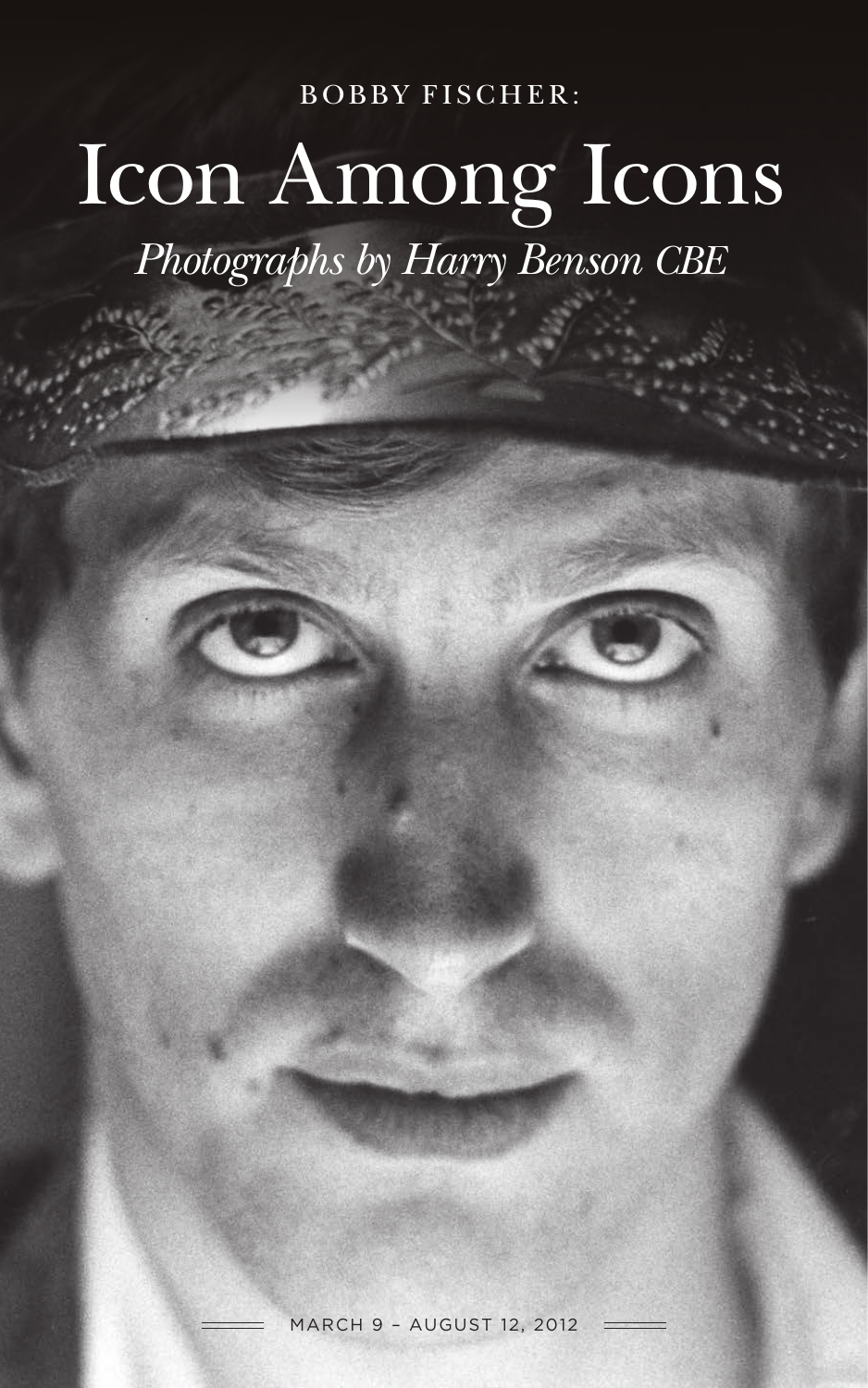



# BOBBY FISCHER: Icon Among Icons *Photographs by Harry Benson*

World-renowned photographer Harry Benson was the only person to have private access to Bobby Fischer during the entire 1972 World Chess Championship match in Reykjavík, Iceland. Benson captured intimate images of this time with Fischer and was the first person to deliver the news to Fischer that he had won the match.

Benson began photographing Fischer when<br>on assignment for *LIFE* magazine in 1971. Sent to Buenos Aires, Argentina to cover the 1971 Candidates Tournament, Benson began to cultivate a relationship with Bobby, who was known for being notoriously camera-averse, guarded, and socially awkward. Being skeptical of journalists, Fischer would request late night meetings with Benson which generally consisted of quiet walks broken up by Fischer pulling out a pocket chess set to play under lampposts from time to time. Throughout the assignment, Benson and Fischer began to form a friendship and Benson noticed that Fischer seemed most comfortable in the company of animals and children, who also seemed exceedingly drawn to him. Fischer exuded a sense of patience and understanding with these groups that he did not possess with his peers, who he generally dismissed. Fischer defeated Tigran Petrosian at the Candidates Tournament, qualifying him for the World Chess Championship match. With this victory, he not only continued his rise among chess players, but also became a pop-culture sensation. At the height of the Cold War, the media played up the impending battle between the American and the Russian Boris Spassky, the defending World Chess Champion. News outlets referred to the upcoming match as the "Match of the Century" and used headlines such as "Fischer vs. Spassky: A Major Struggle in the Cold War."

In an uncharacteristic twist, Fischer exclusively invited Benson and *LIFE* reporter Brad Darrach to visit him as he trained for the championship at Grossinger's Resort in upstate New York. Considering himself an athlete, Fischer noted that playing chess required an enormous amount of stamina. He chose this resort complex in the Catskill Mountains due to its reputation as a popular training facility for sports legends such as Rocky Marciano and Jackie Robinson. In addition to his scrupulous chess study, Fischer followed a strict regimen of physical training including running, tennis, swimming, biking, jump rope, and hand strengthening exercises—the latter in an effort to "crush" the Russians and their dominance of the chess world.

The tales of the World Chess Championship in Reykjavík, Iceland in the summer of 1972 are numerous and fantastic. Fischer arrived late to the first game, forfeited Game 2, inspected television cameras and lights, insisting that they were making too much noise or contained devices that were intended to distract him, and<br>had special chessboards created for the match. He made outrageous demands—requesting more money than the agreed-upon prize fund of \$125,000 (to be split 5/8 for the winner and  $\frac{3}{8}$  for the loser), and requiring that Game 3 be played in a "back room" away from the agreedupon setting. Much speculation surrounded this behavior and it was debated if this was "normal" Fischer conduct or if he was intentionally attempting to cause a psychological breakdown of his opponent.

The match was organized as the best of 24 games—wins would count as one point and draws as a half point, with the winner being the first to reach 12 ½ points. The first game took place on July  $11^{\text{th}}$  and the last game began on<br>August  $31^{\text{st}}$  and was adjourned after 40 moves. Spassky resigned the next day without resuming play and the 29-year-old Fischer won the match 12  $\frac{1}{2}$  %-8  $\frac{1}{2}$ , becoming the 11<sup>th</sup> World Chess Champion and the first American-born player to do so—ending 24 years of Soviet domination of the World Chess Championship.

Benson continued to cultivate a journalistic friendship with Fischer. The two spent many hours together during the nearly two months in Iceland, walking and talking night after night through the hills of the Icelandic countryside. Benson noted that the pressure on Fischer was enormous—it is known that Fischer received several phone calls from Henry Kissinger encouraging him to play the match when he threatened not to. Noticing Fischer's lack of social skills and recognizing his loneliness and isolation, Benson stated, "Bobby regarded the press as enemies, yet there had to be one friendly face in the enemy camp, and I figured it might as well be me."

As the images in this exhibition show, Benson's photography captures a side of the elusive and controversial chess genius that is rarely seen, and offers a window into the private world of the man Benson calls "the most eccentric and most fascinating person I have ever photographed."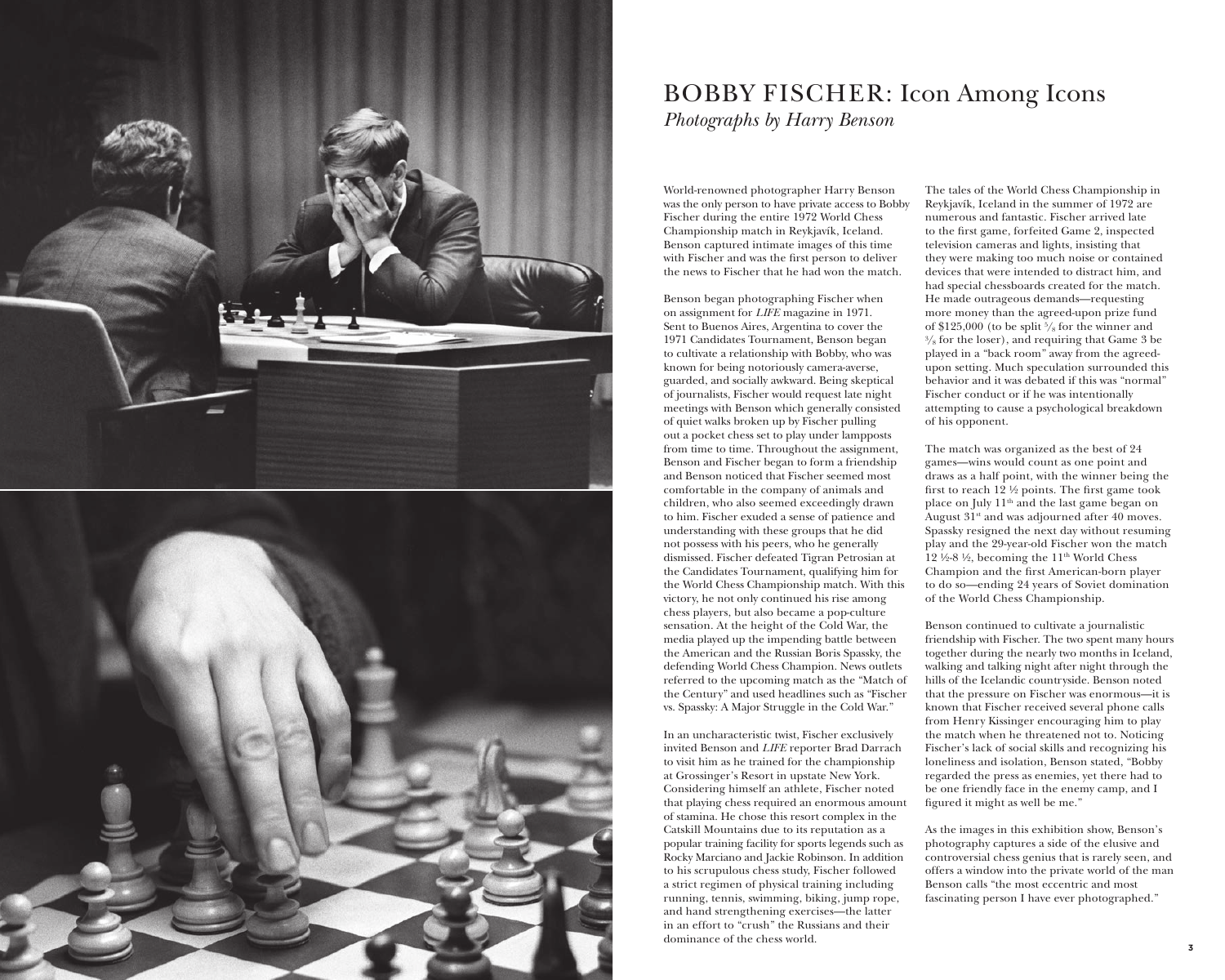# BOBBY FISCHER WORLD CHESS CHAMPIONSHIP TIMELINE

## **Candidates Match**

*Sept.- Oct., 1971*  Buenos Aires, Argentina Bobby Fischer (USA) vs. Tigran Petrosian (USSR)

Fischer's USCF rating was at its peak of 2825.

The match was held in the Teatro General San Martín and was to consist of 12 games. 9 games were played.

# **Game 1**

Fischer vs. Petrosian Sicilian Defense Result: Fischer wins Score: Fischer – 1

Petrosian – 0 This game marks the 20th victory in a row for Fischer as he competed for a place in the World Chess Championship.

**Game 2** Petrosian vs. Fischer Sicilian Defense Result: Petrosian wins

Score: Fischer – 1 Petrosian – 1 This is Fischer's first loss in over a year and the end of Fischer's 20 game winning streak. The game was replayed in Moscow on the evening's

**Game 3** Fischer vs. Petrosian Result: Draw Score: Fischer – 1 ½

television and radio news programs.

Petrosian – 1 ½ **Game 4**

Petrosian vs. Fischer Result: Draw Score: Fischer – 2 Petrosian – 2

### **Game 5** Fischer vs. Petrosian Result: Draw

Score: Fischer – 2 ½ Petrosian – 2 ½ **Game 6**

Petrosian vs. Fischer Nimzovich Opening Result: Fischer wins Score: Fischer – 3 ½ Petrosian – 2 ½ **Game 7** Fischer vs. Petrosian Sicilian Defense Result: Fischer wins Score: Fischer – 4 ½ Petrosian – 2 ½

**Game 8** Petrosian vs. Fischer Result: Fischer wins Score: Fischer – 5 ½ Petrosian – 2 ½

**Game 9** Fischer vs. Petrosian French Defense Result: Fischer wins Score: Fischer – 6 ½ Petrosian – 2 ½ Fischer qualifies for the World Championship.

### **Outcome:**

Bobby Fischer won 6 ½ - 2 ½ and received a \$7,500 prize plus an honorarium from the U.S. Chess Federation for \$3,000.

# **World chess Championship Match**

*July 11 – Sept. 1, 1972* Reykjavík, Iceland Bobby Fischer (USA) vs. Boris Spassky (USSR) The match was to consist

of 24 games. 21 games were played. **Game 1** *July 11, 1972*  Spassky vs. Fischer Nimzo-Indian Defense Moves: 56

Result: Spassky wins Score: Fischer – 0 Spassky – 1 Fischer arrived 7 minutes late to the board and played a risky pawn-grab in a drawn endgame that resulted in a loss.

**Game 2** *July 13, 1972* Fischer vs. Spassky Moves: 0 Result: Spassky wins by default

Score: Fischer – 0 Spassky – 2 Fischer refused to play the game in a dispute over playing conditions. **Game 3** *July 16, 1972* Spassky vs. Fischer<br>**Benoni Defense** 

Moves: 41 Result: Fischer wins Score: Fischer – 1 Spassky – 2

Fischer continued his camera protest and play was moved to a private room out of view of the audience. It is believed that this was the bestplayed game of the match.

> **Game 4** *July 18, 1972* Fischer vs. Spassky Sicilian Defense Moves: 45 Result: Draw Score: Fischer – 1 ½ Spassky – 2 ½

**Game 5** *July 20, 1972* Spassky vs. Fischer Nimzo-Indian Defense Moves: 27 Result: Fischer wins Score: Fischer – 2 ½ Spassky – 2 ½

**Game 6** *July 23, 1972* Fischer vs. Spassky Queen's Gambit Declined Moves: 41 Result: Fischer wins Score: Fischer – 3 ½ Spassky – 2 ½

# This game is known as "Placid Beauty."

**Game 7** *July 25, 1972* Spassky vs. Fischer Sicilian Defense Moves: 29 Result: Draw Score: Fischer – 4 Spassky – 3

**Game 8** *July 27, 1972* Fischer vs. Spassky English Defense Moves: 37 Result: Fischer wins Score: Fischer – 5 Spassky – 3

**Game 9** *August 1, 1972* Spassky vs. Fischer Queen's Gambit Declined Moves: 29 Result: Draw Score: Fischer – 5 ½ Spassky – 3 ½

**Game 10** *August 3, 1972* Fischer vs. Spassky Ruy Lopez Defense Moves: 56 Result: Fischer wins Score: Fischer – 6 ½ Spassky – 3 ½

**Game 11** *August 6, 1972*  Spassky vs. Fischer Sicilian Defense Moves: 31 Result: Spassky wins Score: Fischer – 6 ½ Spassky – 4 ½

**Game 12** *August 8, 1972* Fischer vs. Spassky Queen's Gambit Declined Moves: 55 Result: Draw Score: Fischer – 7 Spassky – 5

**Game 13** *August 10, 1972* Spassky vs. Fischer Alekhine's Defense Moves: 74 Result: Fischer wins Score: Fischer – 8 Spassky – 5 Alekhine's Defense had only been played by Fischer on five previous occasions.

**Game 14** *August 15, 1972* Fischer vs. Spassky Queen's Gambit Declined Moves: 40 Result: Draw Score: Fischer – 8 ½ Spassky – 5 ½

**Game 15** *August 17, 1972* Spassky vs. Fischer Sicilian Defense Moves: 43 Result: Draw Score: Fischer – 9 Spassky – 6

**Game 16** *August 20, 1972* Fischer vs. Spassky Ruy Lopez Defense Moves: 60 Result: Draw Score: Fischer – 9 ½ Spassky – 6 ½

**Game 17** *August 22, 1972* Spassky vs. Fischer Pirc Defense Moves: 45 Result: Draw Score: Fischer – 10 Spassky – 7

**Game 18** *August 24, 1972* Fischer vs. Spassky Sicilian Defense Moves: 47 Result: Draw Score: Fischer – 10 ½ Spassky – 7 ½

**Game 19** *August 27, 1972* Spassky vs. Fischer Alekhine's Defense Moves: 40 Result: Draw Score: Fischer - 11 Spassky – 8

**Game 20** *August 29, 1972* Fischer vs. Spassky Sicilian Defense Moves: 54 Result: Draw Score: Fischer – 11 ½ Spassky – 8 ½

**Game 21** *August 31, 1972* Spassky vs. Fischer Sicilian Defense Result: Fischer wins Score: Fischer – 12 ½ Spassky – 8 ½

# **Outcome:**

Bobby Fischer won 12  $\frac{1}{2}$  - 8  $\frac{1}{2}$  and was named World Chess Champion. He received \$78,125 for his efforts and another \$40,000 in royalties.

Fischer's last published USCF rating was 2810. His FIDE rating was 2785.

### *September 1, 1972* Bobby Fischer was named World Chess Champion.

*Oct. 1972 – Sept. 1973* Bobby Fischer refuses commercial sponsorships that would have paid him upwards of \$10 million dollars and turns down a \$1 million offer to play a match in Las Vegas.

*April 3, 1975* Fischer forfeited his title when he refused to play Anatoly Karpov in a dispute over match

conditions.

**Unofficial 1972 World Chess** 

Fischer vs. Spassky Result: Fischer wins Score: Fischer – 1 Spassky – 0

Sveti Stefan. **Game 1** *September 2, 1992*

1989, but a working model had never been constructed until the match in Sveti Stefan.

**Game 2** Spassky vs. Fischer Result: Draw Score: Fischer – 1 ½ Spassky – ½ Following Game 2, Fischer threatened to bar journalists and to turn off television monitors unless the event was reported as a "World Championship" match.

The match organizers installed an overhead banner with "World Chess Championship" on it. **Game 3** Fischer vs. Spassky

Result: Draw Score: Fischer - 2 Spassky – 1

**Game 4** Spassky vs. Fischer Result: Spassky wins Score: Fischer – 2 Spassky – 2

**Game 5** Fischer vs. Spassky Result: Spassky wins Score: Fischer - 2 Spassky – 3

**Game 6** Spassky vs. Fischer Result: Draw Score: Fischer – 2 ½ Spassky – 3 ½

Fischer vs. Spassky Result: Fischer wins Score: Fischer – 3 ½ Spassky – 3 ½

**Game 8** Spassky vs. Fischer Result: Fischer wins Score: Fischer – 4 ½ Spassky – 3 ½

clock had been patented by Fischer in the U.S. in **Game 9** Fischer vs. Spassky Result: Fischer wins Score: Fischer – 5 ½ Spassky – 3 ½ **Game 10** Spassky vs. Fischer

Games 1 – 11 were played at the Hotel Maestral in Result: Draw Score: Fischer – 6 Spassky – 4 **Game 11**

*September 19, 1992* 

Fischer vs. Spassky Result: Fischer wins Score: Fischer - 7 Spassky – 4

Games 12 – 30 were played in Belgrade at the Sava Business Center.

# **Game 12**

*September 30, 1992*  Spassky vs. Fischer Result: Spassky wins Score: Fischer – 7 Spassky – 5

**Game 13** Fischer vs. Spassky Result: Draw

**Game 14**

# Score: Fischer - 7 1/2 Spassky – 5 ½

Spassky vs. Fischer Result: Draw Score: Fischer – 8 Spassky – 6

**Game 15** Fischer vs. Spassky Result: Draw

> Spassky – 6 ½ Spassky – 11 ½

> > Result: Draw Spassky – 12

**Game 16** Spassky vs. Fischer Result: Fischer wins Score: Fischer – 9 ½ Spassky – 6 ½

Result: Fischer wins Score: Fischer – 10 ½

Score: Fischer - 8 ½

### **Game 18** Spassky vs. Fischer Result: Draw Score: Fischer – 11 Spassky – 7

Fischer vs. Spassky Result: Draw Score: Fischer – 11 ½ **Game 20** Spassky vs. Fischer Result: Spassky wins Score: Fischer – 11 ½ Spassky – 8 ½

**Game 21** Fischer vs. Spassky Result: Fischer wins Score: Fischer – 12 ½ Spassky – 8 ½

**Game 22** Spassky vs. Fischer Result: Draw Score: Fischer – 13 Spassky – 9

**Game 23** Fischer vs. Spassky Result: Draw Score: Fischer – 13 ½ Spassky – 9 ½

# **Game 24** Spassky vs. Fischer Result: Draw

Score: Fischer – 14 Spassky – 10

**Game 25** Fischer vs. Spassky Result: Fischer wins Score: Fischer – 15

Spassky – 10 **Game 26**

Spassky vs. Fischer Result: Spassky wins Score: Fischer – 15 Spassky – 11

# **Game 27** Fischer vs. Spassky Result: Draw Score: Fischer – 15 ½

**Game 28** Spassky vs. Fischer Score: Fischer – 16

Spassky – 12 ½

# **Game 17**

Fischer vs. Spassky Spassky – 6 ½ **Game 29** Fischer vs. Spassky Result: Draw Score: Fischer – 16 ½

# **Game 30** Spassky vs. Fischer Result: Fischer wins Score: Fischer – 17 ½ Spassky – 12 ½

# **Game 19**

Spassky – 7 ½

## **Outcome:**  Bobby Fischer won 17 ½ - 12 ½. Fischer received \$3,350,000 for his win.

# \$3,350,000. Jezdimir **Game 7**

Vasiljevic, President of Jugoskandic Bank and an affiliate of Yugoslav president Slobodan Miloševic, served as the match sponsor. Spassky was 55, ranked 101st in the world, and had a rating of 2560. The match was the first chess event to use the "Bobby Fischer chess clock." The

**Championship rematch** *September 1992* After disappearing from public view for nearly 20 years, Bobby Fischer returned to chess to play Boris Spassky in the town of Sveti Stefan, a

### resort off the coast of Montenegro in Yugoslavia. Fischer played despite United Nations sanctions against Yugoslavia and a warning from the United States Treasury Depart-

him with severe penalties for playing. The prize fund was \$5,000,000, of which the winner—the first player to win ten games—would receive

ment, which threatened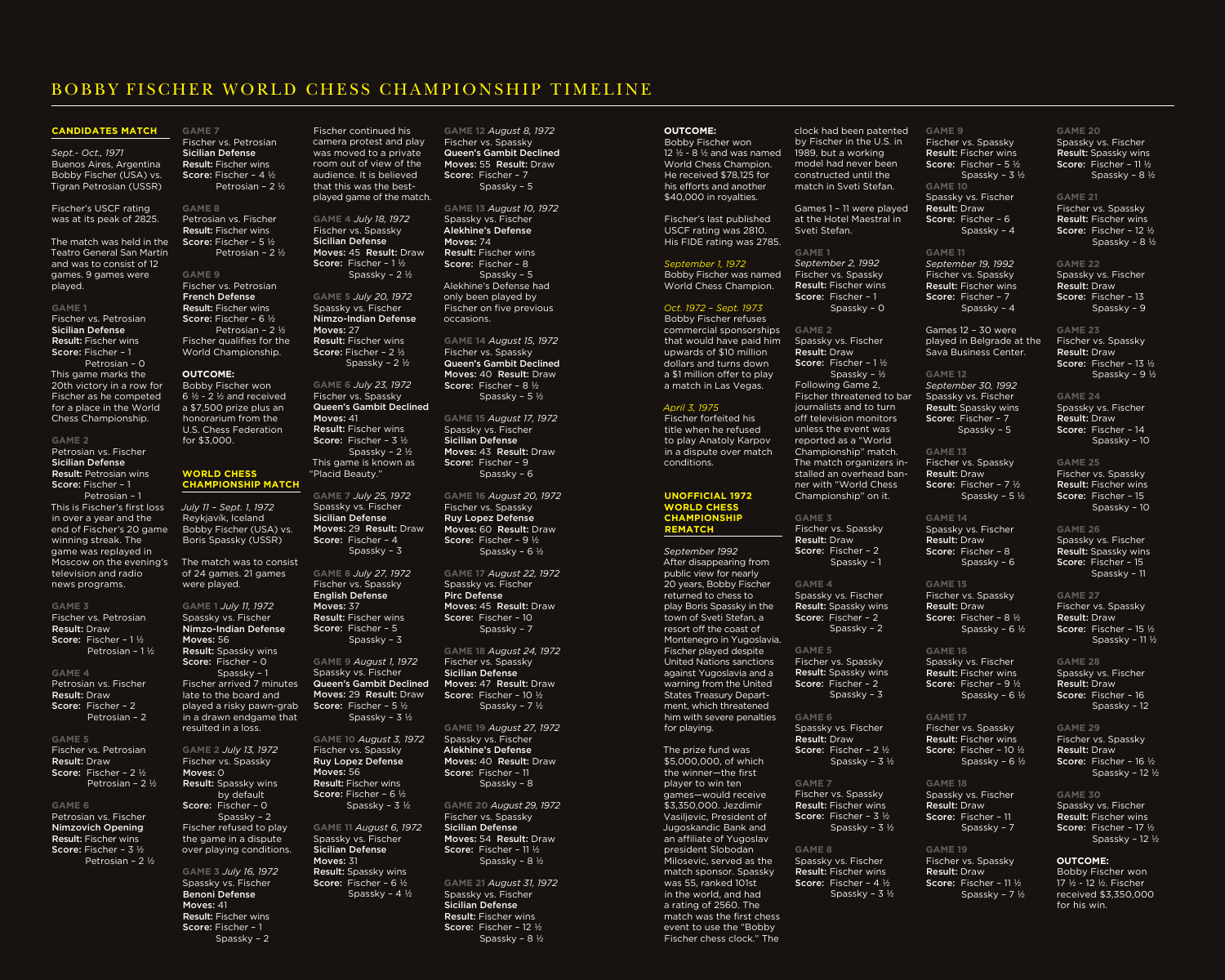In addition to the photographs of Bobby Fischer, this exhibition explores the concept of the icon and Harry Benson's impact on American culture with his choice of celebrity subjects. Fischer was initially known only in the chess world. As he became a representative symbol of the Cold War, these then-new photographs made this once-unfamiliar recluse readily recognizable to the general public. Fischer is shown in context with other celebrities photographed by Benson allowing today's contemporary viewer to see his cultural significance as virtually equal to that of presidents, movie stars, artists, designers, and leaders, whose impact has made them objects of great attention and devotion in society.

This exhibition evolved out of a collaboration between the World Chess Hall of Fame, Moxie Firecracker Films, and H B O surrounding the release of the documentary *Bobby Fischer Against The World*. The World Chess Hall of Fame (WCHOF) produced an exhibition of Harry Benson's photographs featured in director Liz Garbus's film about the World Chess Championship at the Sundance Film Festival in 2011. The WCHOF went on to host the Saint Louis premiere and co-host the New York premiere. The photographs are also featured in Benson's *Bobby Fischer*.

# Harry Be nso n C B E

Scottish-born photojournalist Harry Benson arrived in America on assignment to photograph the Beatles during their 1964 tour and knew immediately that he wanted to stay. He has been a witness to many of the major political and social events in modern history. His work ranges from photographs of world leaders to pop stars, all portrayed with an immediacy and naturalness that speaks of a confidence and rapport between sitter and photographer. Harry has photographed every

United States president from Eisenhower to Obama; was feet away from Bobby Kennedy the night he was assassinated; in the room with Richard Nixon when he resigned; on the Meredith March with Martin Luther King, Jr.; next to Coretta Scott King at her husband's funeral; on clandestine maneuvers with the IRA; present when the Berlin Wall went up and when it came

down; covered the Gulf War in Saudi Arabia as well as wars in Afghanistan, Somalia, Bosnia, Cyprus, and the Falkland Islands; and photographed the aftermath of Katrina in New Orleans.

On January 1, 2009, Harry was appointed a Commander of the Order of the British Empire by Her Majesty Queen Elizabeth II, receiving his honor at Buckingham Palace in March, 2009. Harry was honored with a Doctor of Letters from the Glasgow School of Art and Glasgow University in 2007. Benson has been twice named the National Press Photographers Association's Year," received the 2005 LUCIE Award for Lifetime Achievement in Portrait Photography, the 2005 *American Photo* Magazine Award for Achievement in Photography, the 2006 Lifetime Achievement Award from the Scottish Press Photographers Association; has twice received the Leica Medal of Excellence; and was also twice named "Magazine Photographer of the Year" by the University of Missouri School of Journalism.

Harry was under contract to *LIFE* magazine from 1970 until it closed in 2000. In addition, he has worked for *The Sunday Times, Vanity Fair,*

*Time, Newsweek, Architectural Digest,* and *People* magazine impressively shooting over 100 covers for the magazine. Harry continues photographing today for *Forbes, Town & Country, Quest, Vice* and many other

His photographs are in the permanent collections of the Scottish National Portrait Gallery in Edinburgh and the Smithsonian National Portrait Gallery in Washington, D. C.; both museums hosted *Harry Benson: Being There* in 2006 and 2007. A major retrospective of his photographs was shown at the Kelvingrove Museum in Glasgow in 2008. He has had over 40 museum and gallery solo exhibitions and 16 books of his photographs have been published, including the recent *Bobby Fischer* (2011) and the upcoming *The Beatles On The Road 1964-1966* celebrating the 50th anniversary of the Beatles coming to America. The latter will be published by Taschen in the spring of 2012.

Harry lives in New York with his wife Gigi, who works with him on his books and exhibitions. Their two daughters, Wendy and Tessa, live and work in Los Angeles.